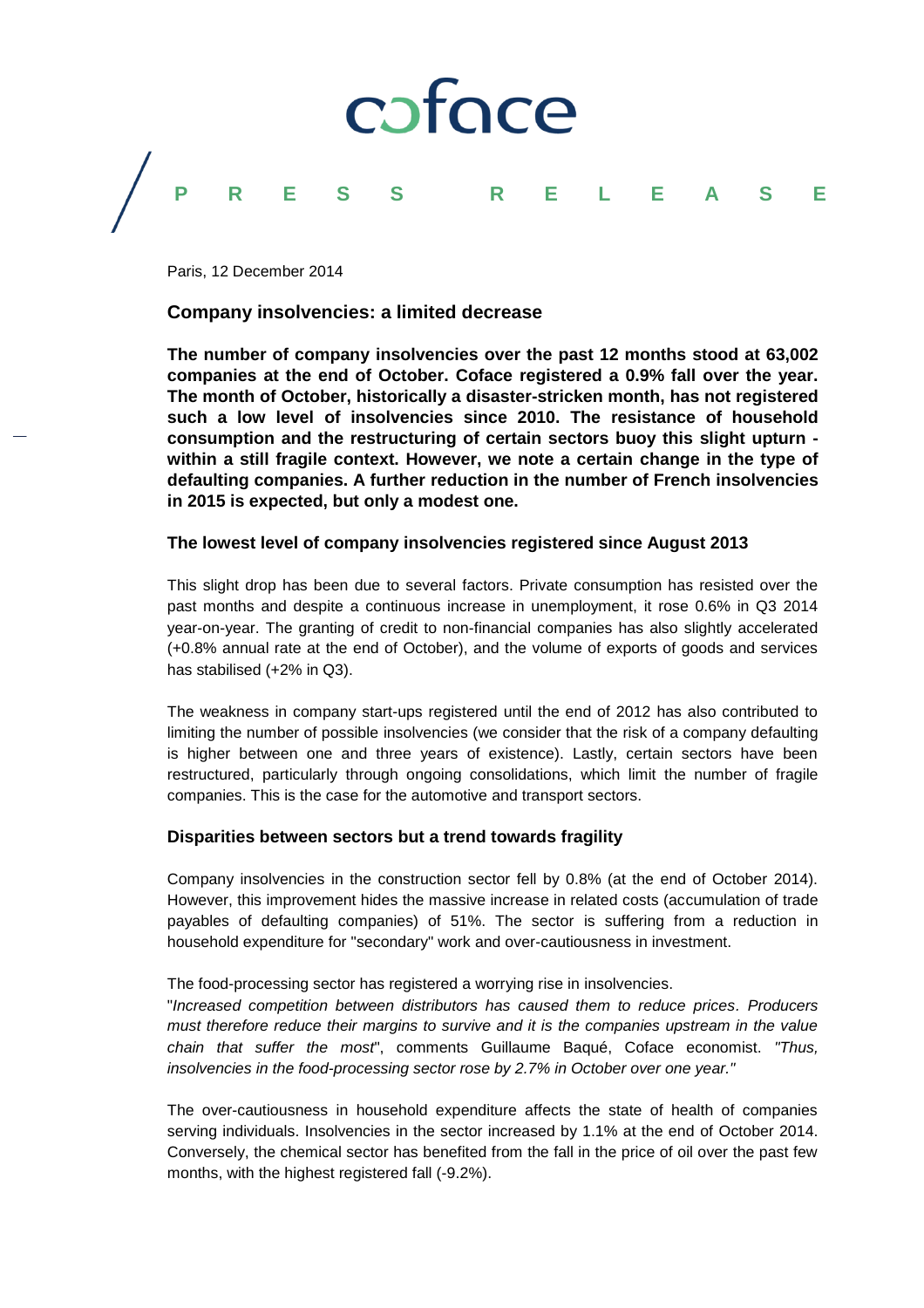

### **New features inherent in defaulting companies**

Coface notes that the age of defaulting companies has increased since the start of 2009. The average age of defaulting companies was 8 years and 7 months in October 2014, compared to 7 years at its lowest level at the end of 2008.

"*The economic and financial crises reveal the vulnerabilities of mature companies",* explains Guillaume Baqué. *"For older companies, a normal cruising speed of growth in the economy can result in some of them living on past dominance. Within this context, such companies are not inclined to innovate, develop their business or reduce the concentration of their customer portfolio. Due to this, they are then very fragile during a crisis.*"

Furthermore, even though micro-enterprises represent over 92% of the company insolvencies registered, intermediate and large companies have also been very affected.

"*Over last two months, 28 of the defaulting intermediate and large size companies are among the 100 largest insolvencies of 2014 - compared to the 12 observed over the same period in 2013* ", specifies Guillaume Baqué.

#### **A tempered economic climate for 2014 and 2015**

- Coface expects GDP growth of 0.4% in France in 2014. Credit to non-financial companies has progressed, just as the business climate has done, over the past two months. Furthermore, the moderate rate of company start-ups between 2012 and 2013 has led Coface to expect a decrease in the number of insolvencies to 62,800 (i.e. -1.2% compared to 2013).
- Despite a possibly more favourable economic climate in 2015, with GDP growth of 0.8%, the high number of company start-ups in 2014 (+9.8% at the end of October 2014 since December 2012), as well as the continuing poor orientation of economic climate indicators in the real estate sector (32.5% of bankruptcies), has led Coface to forecast 62,500 insolvencies in 2015 (i.e. a slight contraction of -0.5% compared to 2014).